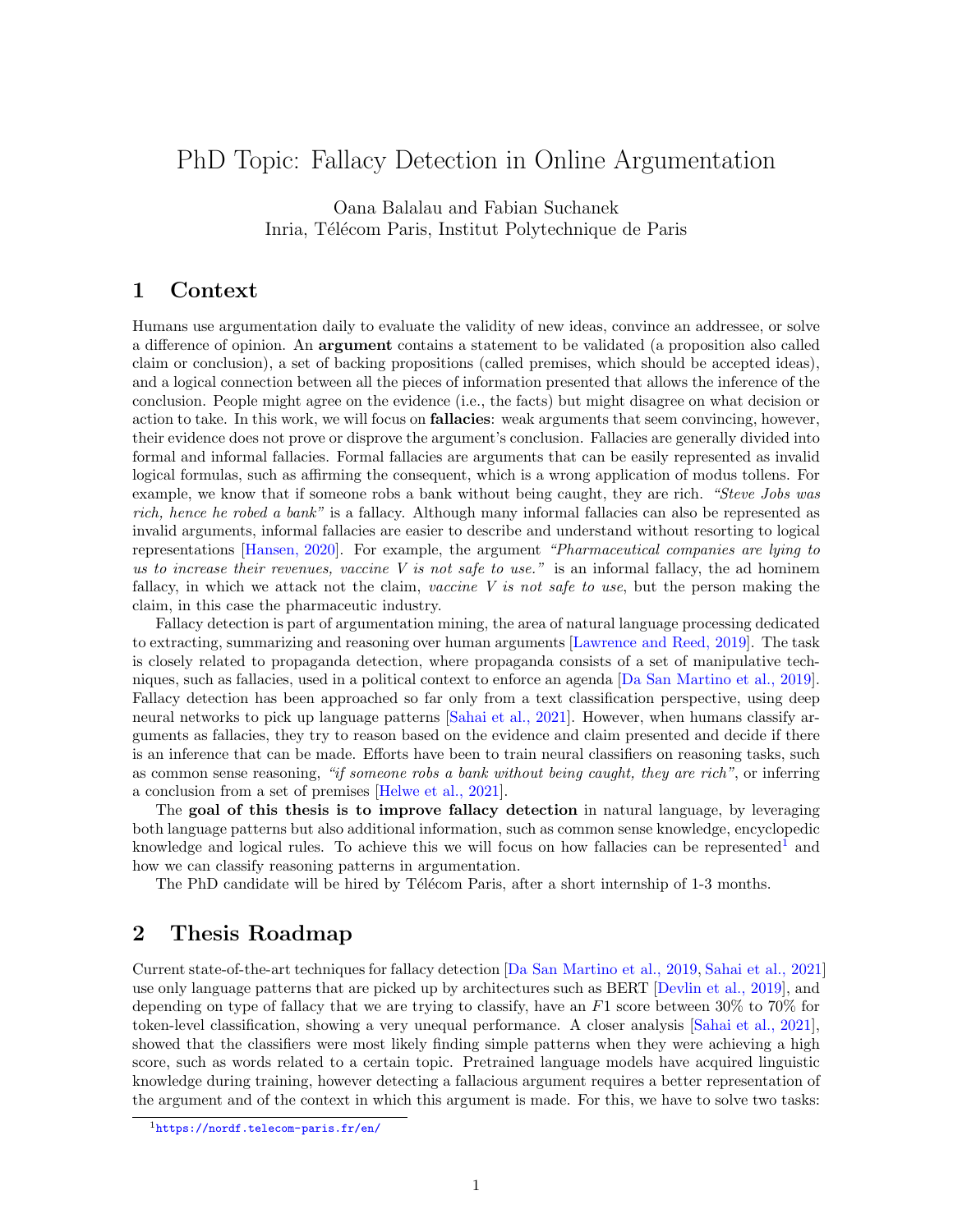- 1. Context representation. In order to determine if an argumentation is correct, one might need to search for additional information not mentioned in the argument. Such information could be in the form of logical rules, common sense knowledge or encyclopedic knowledge. For this, we should first represent the original argument as a structured information, and then augment it with information from other sources. For example, the argument "Pharmaceutical companies are lying to us to increase their revenues, vaccine V is not safe to use.", can be represented as two triples (Pharmaceutical companies, lie, people) and (Vaccine V, is, not safe), plus representing that the second triple is supported by the first one. The triples do not contain any information on how the pharmaceutical companies and the vaccine V are connected, so we should add more information that could allow us to understand the rule between them. From a knowledge base, such as Yago or Wikidata, we could add the knowledge that "Vaccine V was produced by company A" and "Company A is a pharmaceutical company", thus finding the missing link.
- 2. Argumentation Scheme. Once we have represented the argument and its context, we move to understanding if the argument is correct. An argument is composed of the claim, the premises, and an inference rule. The inference rule describes the reasoning method of the argument. This can be either a method that is valid under any condition (such as a modus ponens or modus tollens), or a method that is defensable given certain conditions<sup>[2](#page-1-0)</sup> (experts should state true statements in their domain of expertise). Such arguments are classified by their argumentation scheme [\[Macagno et al., 2017\]](#page-2-6). Most argumentation schemes can be attacked by critical questions [\[Walton, 2005\]](#page-2-7). The speaker has to be able to answer these critical questions to prove that the argument is not a fallacy. One example of an argumentation scheme is the ad hominem argument [\[Walton, 2010\]](#page-2-8): premise: P is a person of bad character, conclusion: P's argument should not be accepted. This argument is not always a fallacy and in order to investigate if it is correct we need to answer a few critical questions, such as:  $i)$  How correct is the attack on the character of  $P$ ? *ii*) Is the issue of character relevant in the argument discussed? Another example of an argumentation scheme is the argument from expert opinion [\[Walton, 2005\]](#page-2-7). It has the premises  $E$  is an expert in domain  $D, E$  asserts that  $A$  is known to be true,  $A$  is within  $D$ and the conclusion therefore, A may plausibly be taken to be true. Some critical questions for this scheme are: i) Trustworthiness: Is E personally reliable as a source? ii) Backup Evidence: Is E's assertion based on evidence? In conclusion, our goal is given a claim and a premise, predict the argumentation scheme.

Once the argumentation scheme has been determined, we will have to see whether we can answer the critical questions. We might also need additional knowledge acquisition to check factual claims. This will then finally give us an estimate of how correct the argument is.

## 3 Related Work: Fallacies in Argumentation Mining

Ad hominem fallacies in conversations have been addressed in [\[Habernal et al., 2018\]](#page-2-9). The authors used the subreddit [ChangeMyView,](https://www.reddit.com/r/changemyview/) which is a forum for civilized discussions, to create a dataset of fallacies. The dataset contains comments that the moderators removed as they violated the rule of not being rude or hostile, hence committing an ad hominem fallacy. The authors investigated what could be some triggers for committing the fallacy and which neural networks are best for ad hominem classification.

Fallacious arguments are often made in the dissemination of propaganda. In [\[Da San Martino et al., 2019\]](#page-2-2), the authors annotate journal articles with 18 propaganda techniques, out of which the majority are also fallacies. They also experiment with several BERT-based architectures for the task of classifying arguments as fallacies.

In [\[Sahai et al., 2021\]](#page-2-3), the authors align informal fallacies mentioned on Reddit within the pragmadialectic theory of argumentation, design a methodology for labeling easily fallacies in online discussions and evaluate several neural models on the task of predicting fallacious arguments.

<span id="page-1-0"></span><sup>2</sup><https://plato.stanford.edu/entries/reasoning-defeasible/>